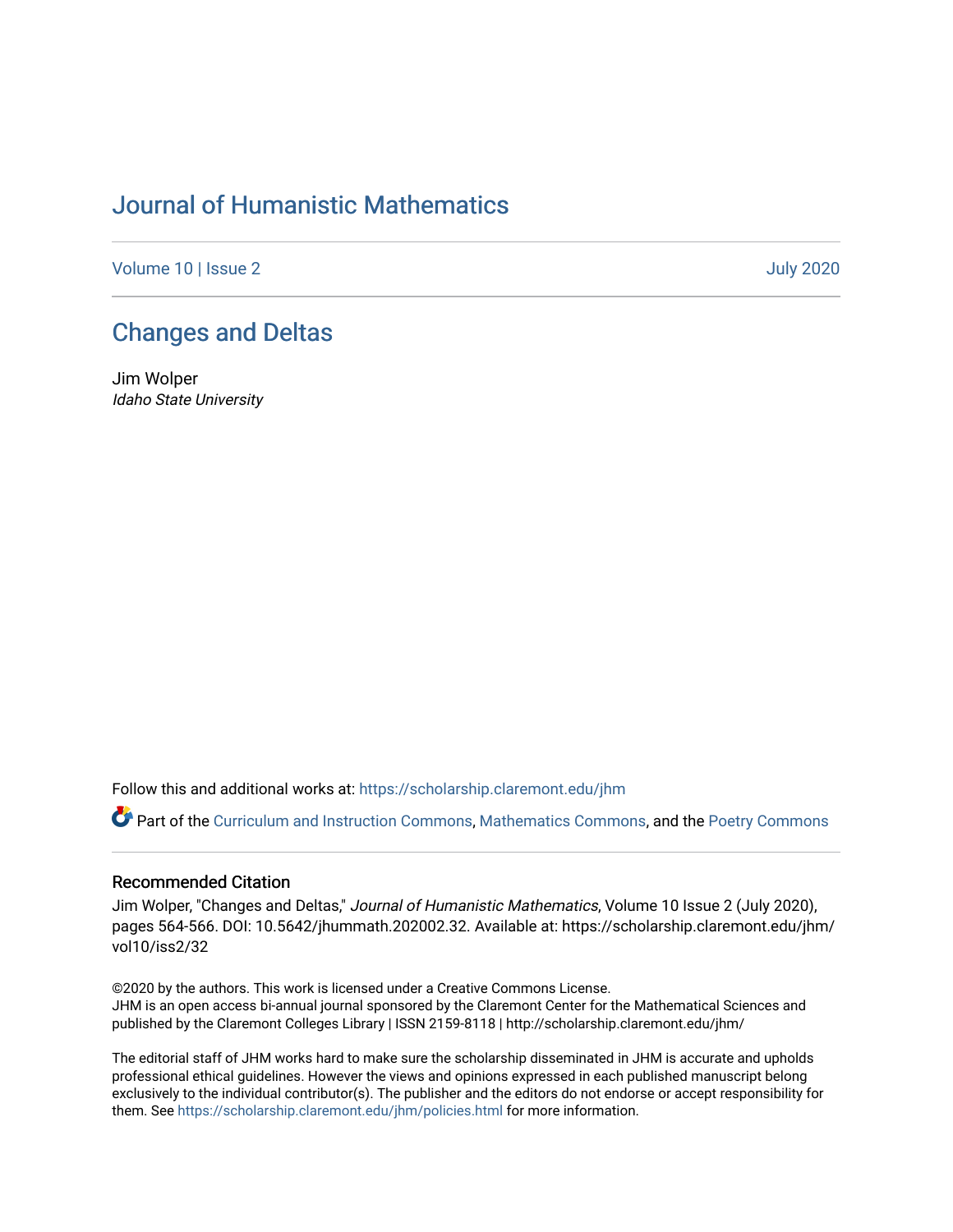## Changes and Deltas

Jim Wolper

wolpjame@isu.edu

He circles the lecture like a jazz musician,

An old jazzman with forty years of scales and licks and arpeggios

In his hands and his lips and his brain, his brain.

He'll have to cover the material, the song, the tune,

- The textbook as much a well-known standard as Stardust or All The Things You Are.
- Except, except, this audience has not heard the tune, a fact that seems harder

To accept after all those years of bandstands and jam sessions

And lecture rooms with three-layer sliding blackboards

On rails as smooth as Miles. Sometimes he fills all 6 or even 9

Boards, gesturing to the melody, the main idea, at the upper left,

The upper left a rhythm section that keeps the beat and the chords and

The changes, going, going, while the rest of the time he is improvising

On the theme of Integration By Parts, a melody he knows

Backwards and inside-out, quoting the greats, some nameless,

Who have tried this tune before but now it is his alone.

A hundred guys in a hundred little bars, good players,

Gals, too, are playing the same standards,

A hundred guys and gals in a hundred classrooms derive

The same theorems, theorems torn from their context

Like a show tune torn from from the show, a tune that's now a standard, a classic.

They all know What Is This Thing Called Love but who knows

Wake Up And Dream, the show it came from? Every torch singer does One For My Baby,

[Journal of Humanistic Mathematics](http://scholarship.claremont.edu/jhm/) Volume 10 Number 2 (July 2020)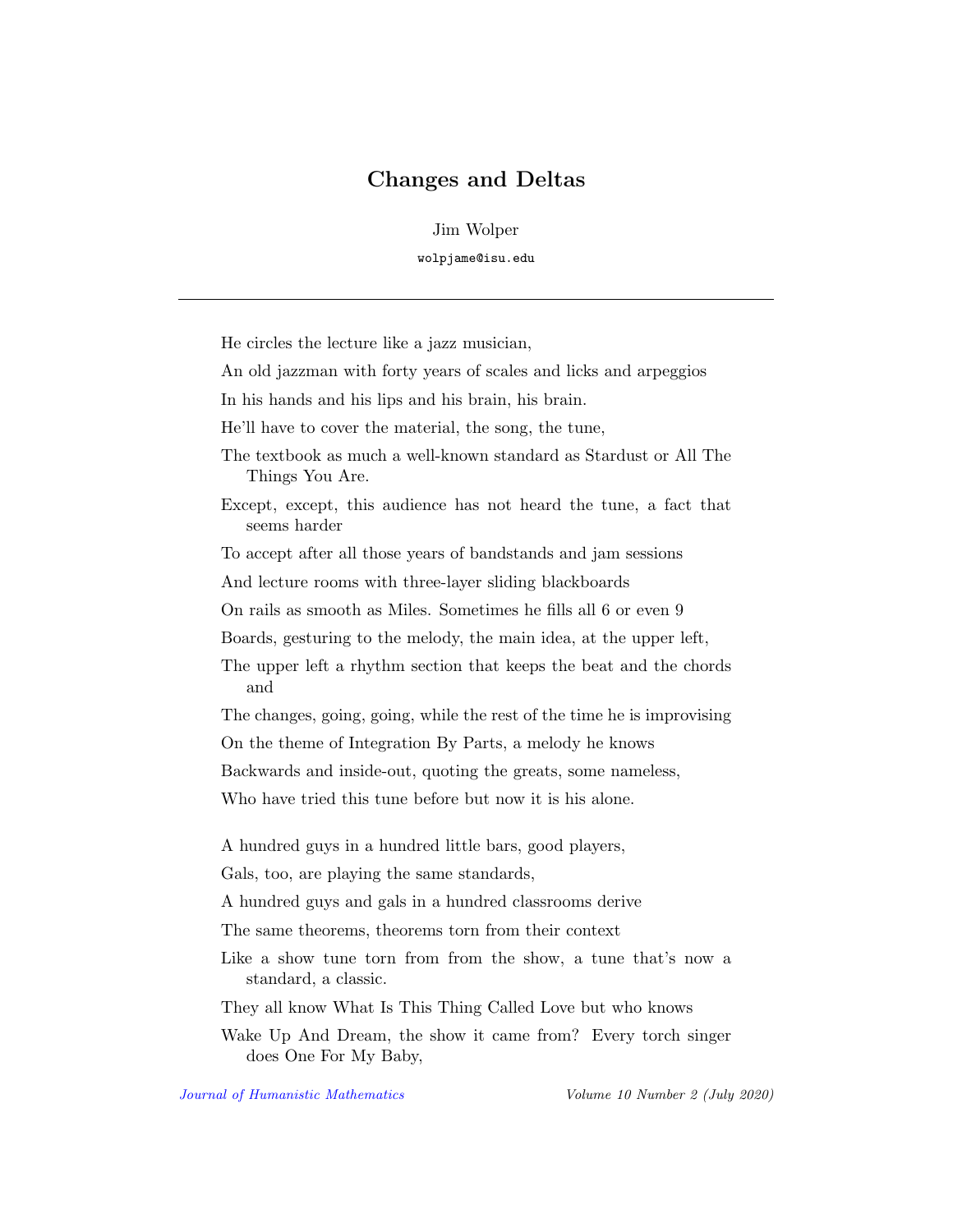But who among them's seen The Sky's the Limit? How many learn the rondo about

Integrating the product of a trig function and an exponential decay,

Is this guy even playing in tune?

Sometimes the set list says Partial Fractions, so they play Partial Fractions,

But the audience can sense who knows why,

Or who does not know why, but this audience can sense

That he knows why, for why is part of his soul and it

It comes out new and fresh and hot and his voice, his voice

Vibrates like a saxophone, his chalk pushing the rhythm along.

He knows he has to stop before the Riemann-Roch Theorem,

Or the tourists will get restless and pay their tabs, not tipping enough, and leave.

Or the set list says Second Fundamental Theorem of Calculus And his eyes shine and he starts cool, but weird, Some freakish mode more akin to John Cage or John Adams Than Toshiko Akiyoshi, a Schönbergian mix of symbols That can't make sense except they do! They do! In control, the tune's changes firm in his mind But has anyone else noticed the Mean Value Theorem Lurking two choruses down but him? He starts throwing in a quote here, a snatch of melody there, And he works the melodies together, crossing blackboards and bar lines Until just as the drummer counts 5 then 6 then 7 then at 8

The final integral falls into place with its  $n = 1$  estimate

And a girl in the audience lets out a spontaneous, almost orgasmic, gasp.

A tune played in every class and every bar, without knowing the Laplace Transform?